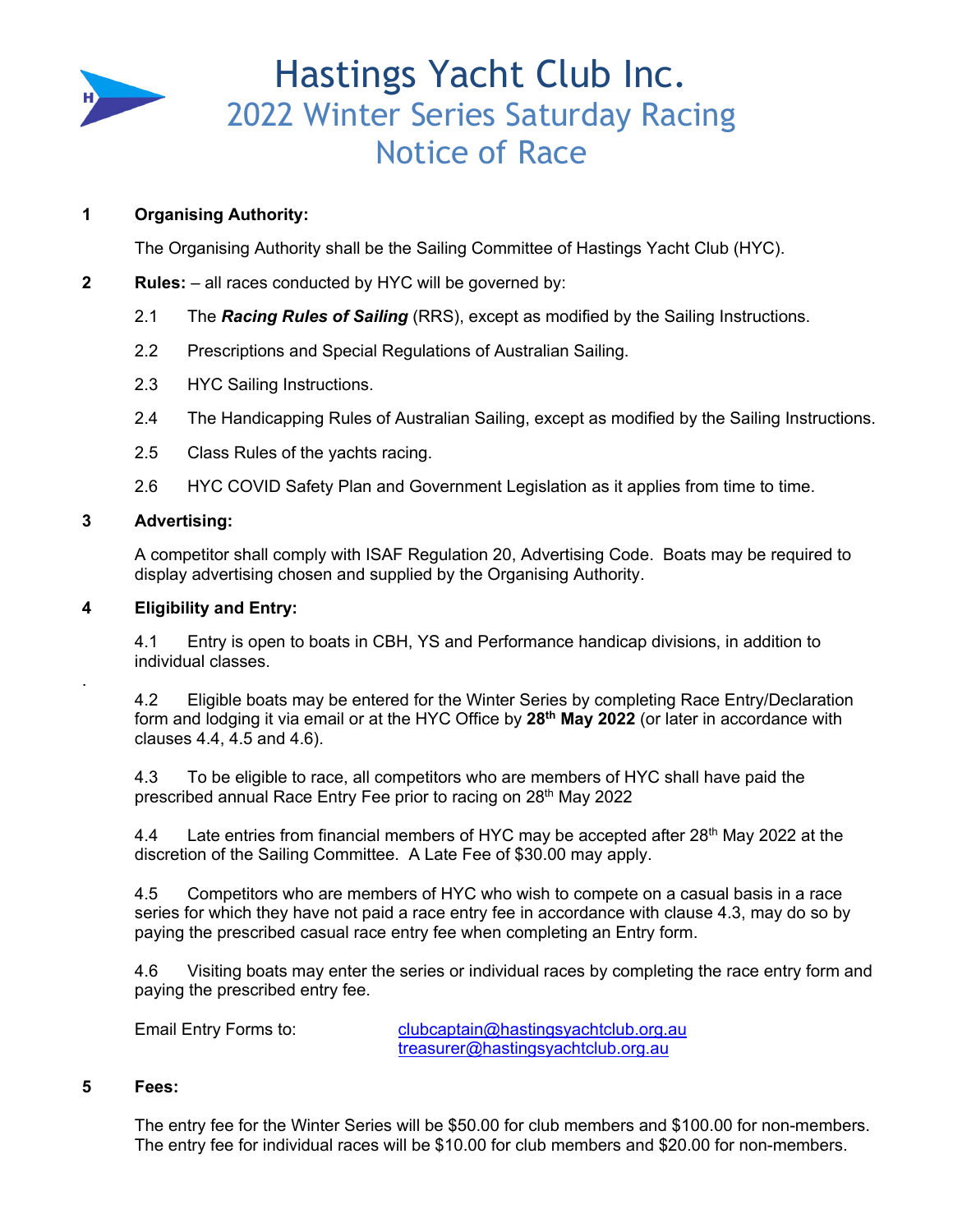

# Hastings Yacht Club Inc. 2022 Winter Series Saturday Racing Notice of Race

## **6 Safety:**

All boats competing in this series must, during daylight hours, comply with Category 5, and during night time racing Category 5N of the Australian Sailing Special Regulations Part 1 with the following inclusions:

- A Trailable Yachts shall have their keels fully lowered and pinned in position
- B Fully operational engine permanently installed or outboard to be mounted at all times
- C Fully operational VHF marine radio
- D Lifebuoy and heaving line to be readily accessible

## **7 Schedule of Races & Sailing Instructions:**

7.1 The Schedule of Races for the 2022 Winter Series will be available from the club and will be published on the HYC website.

7.2 Standard Sailing Instructions will be available from the club and will be published on the HYC website.

#### **8 Courses:**

Courses are as detailed in the latest version of the Course Handbook as published on the HYC website or in Special Sailing Instructions as issued from time to time.

#### **9 Scoring:**

9.1 The Low Point Scoring System of the rules Appendix A shall apply to all races except as modified by the sailing instructions.

9.2 At least 3 races are required to be completed to constitute a series.

9.3 When 5 or more races are completed, a boat's series score will be the total of her race scores excluding her worst score.

9.4 When 10 or more races are completed, a boat's series score will be the total of her race scores excluding her two worst scores.

#### **10 Trophies and Prizes:**

10.1 Series Prizes will be awarded for each division and or class. If 9 or more boats are entered 1st, 2<sup>nd</sup> & 3<sup>rd</sup> will be awarded. If 6 or more boats are entered 1st & 2<sup>nd</sup> will be awarded and for less than 6,  $1<sup>st</sup>$  place only.

10.2 Visitors entering HYC races will not be eligible for Series Trophies or Prizes.

10.3 Other Trophies may be awarded at the discretion of the Sailing Committee